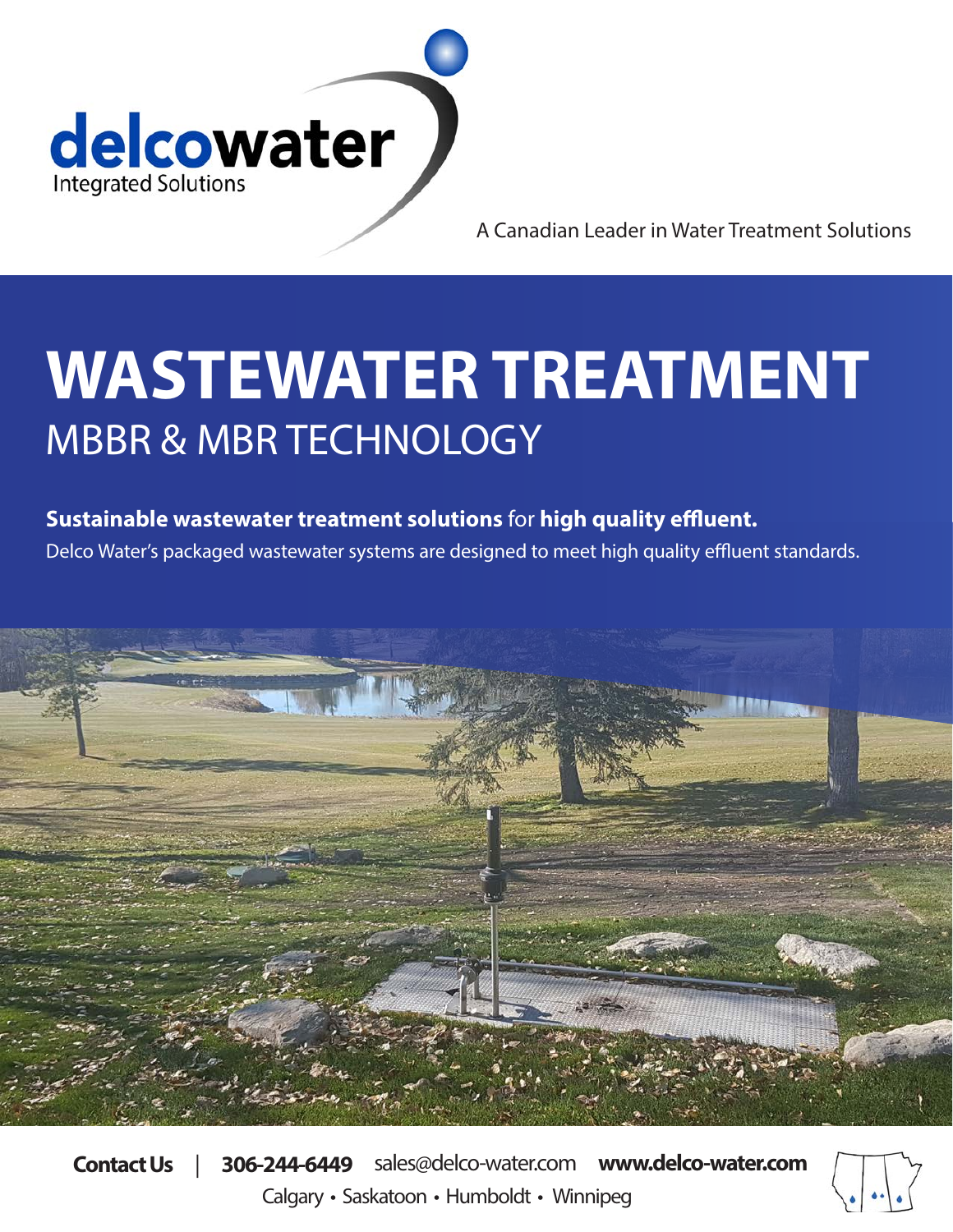## **INTRODUCTION TO MBBR**

The Moving Bed Biofilm Reactor (MBBR) water treatment technology is an attached growth treatment process. MBBR wastewater package plants are efficient, effective, and economical turnkey wastewater treatment solutions.



Bearspaw, Alberta In Ground MBBR Facility

**KEY PRODUCT FEATURES** 

#### An efficient, effective, and economical solution

- o Capacities range from 1 to 20,000  $\text{m}^3/\text{day}$
- o Suited climate conditions from +40°C to -55°C
- o Designed and fabricated to suit the individual site requirements and specifications
- o Packaged plants have a compact footprint, are self-contained, and easily transported
- o Stainless steel construction
- o Fully skid assembled
- o Integrated sludge processing option
- o Advanced automation options available

MBBR technology is designed to enhance the activated sludge process by providing a greater biomass concentration in the aeration tanks, thus reducing the reaction basin size. Delco Water's MBBR technology achieves a high mineralization of organics, leaving little surplus sludge. As a result, fewer system cleanings are required.

#### **Membrane Bio-Reactor Technology**

When used with specialty ultrafiltration, a MBBR process becomes a **Membrane Bio-Reactor (MBR)**, capable of meeting the most demanding of wastewater treatment goals.

Featuring industry leading MBR membranes, our MBBR and MBR technologies meet all regulatory requirements for effluent re-use or discharge back into the environment.



*Pentair's X-Flow Airlift MBR Membranes* provide a clean alternative to submersible hollow fibre and flat sheet membranes.